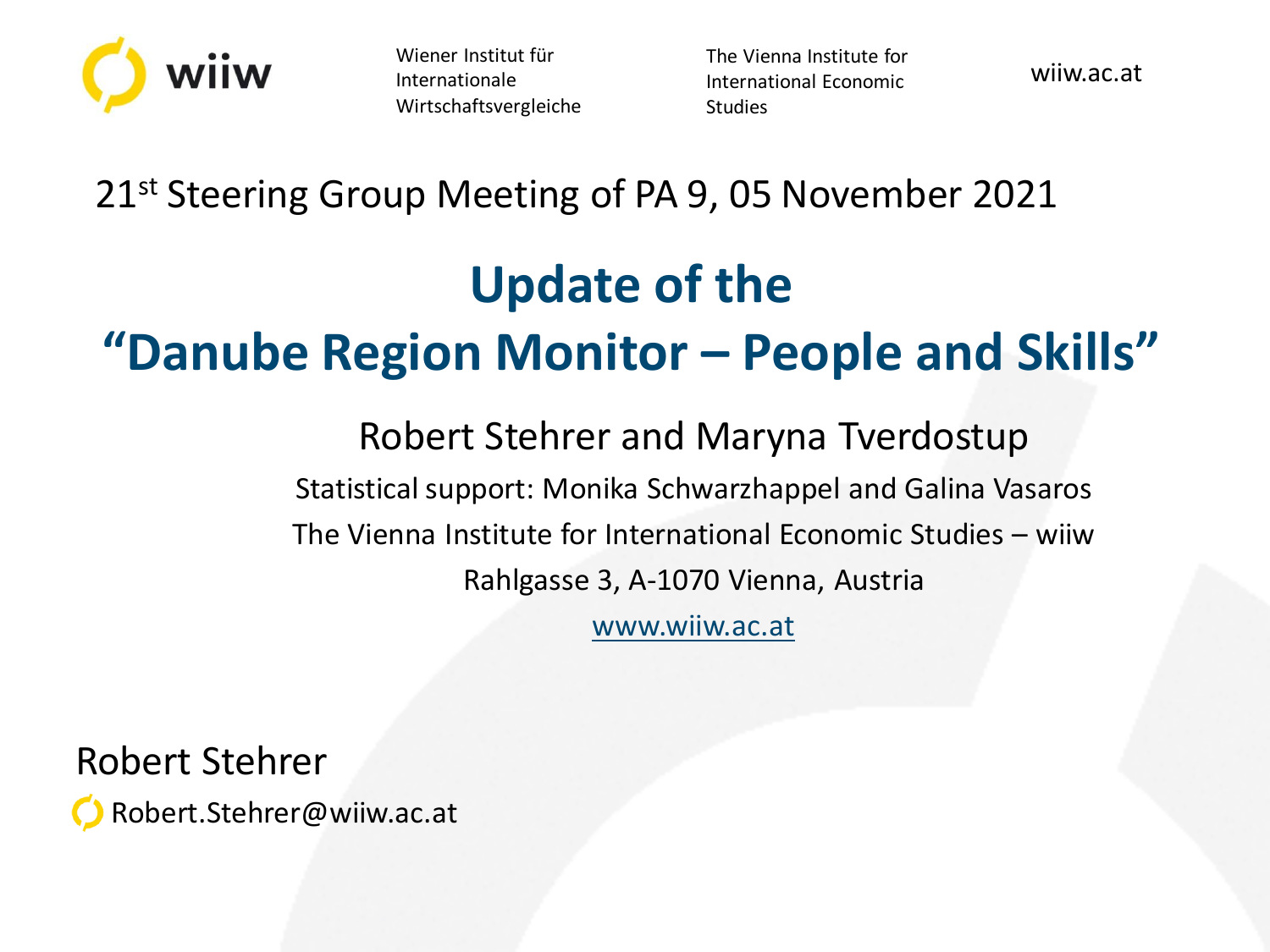

# Update of the Danube Region Monitor

- **E** Structure similar to previous edition 2019
- **Termich Topics covered: Labour market and education**
- Focus for 2021 edition: economic an social effects of the COVID-19 crises
	- $\triangleright$  Additional indicators included:
		- ➢ Labour market: More detailed breakdown by age groups e.g. employment rate for age groups like 20-29, 30-49, 50-64
		- $\triangleright$  Education: ICT skills (who have basic or above basic digital skills), access to internet / to mobile devices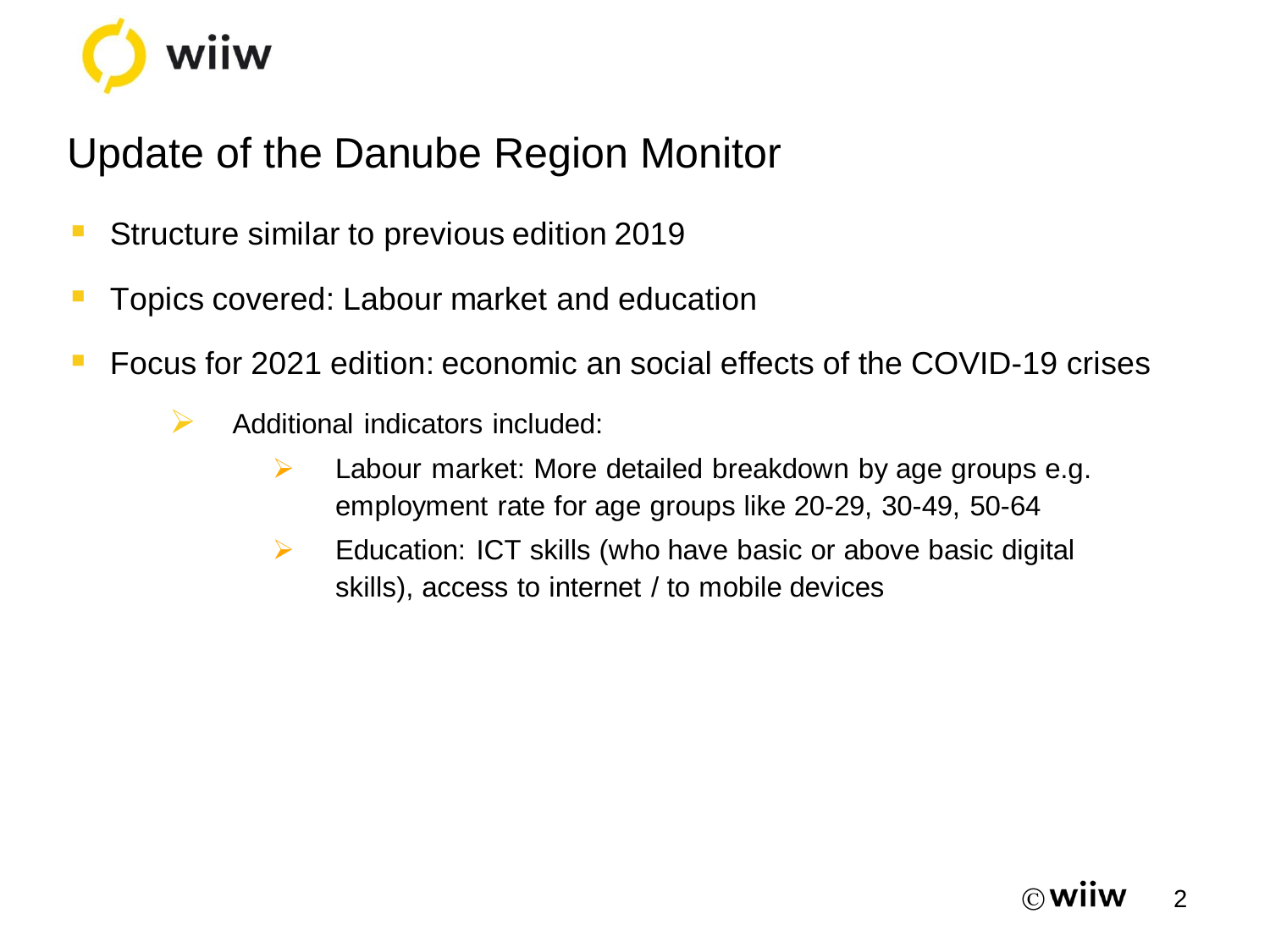

### Structure of monitor

|                                |                                                                                 | <b>Indicators</b>                                                                                                                                   |                                                                                                                                                                                                                                                      |
|--------------------------------|---------------------------------------------------------------------------------|-----------------------------------------------------------------------------------------------------------------------------------------------------|------------------------------------------------------------------------------------------------------------------------------------------------------------------------------------------------------------------------------------------------------|
| <b>Report</b>                  | <b>Labour market</b>                                                            | <b>Education</b>                                                                                                                                    | <b>Description of objectives</b>                                                                                                                                                                                                                     |
| <b>Economic</b><br>performance |                                                                                 |                                                                                                                                                     |                                                                                                                                                                                                                                                      |
| <b>Objective 1</b>             | employment,<br>unemployment,<br>activity/inactivity,<br><b>NEET<sub>s</sub></b> |                                                                                                                                                     | Contribution to a higher employment rate, especially<br>through tackling youth and long-.term unemployment                                                                                                                                           |
| <b>Objective 2</b>             |                                                                                 | Participation in early<br>childhood education,<br>employment rates by<br>education, basic<br>competencies, ICT skills,<br>education structures, LLL | Contribution to improved educational outcomes and<br>relevant skills and competencies focusing on learning<br>outcomes for employability, entrepreneurship, innovation,<br>active citizenship and well-being                                         |
| <b>Objective 3</b>             | Public expenditures on<br>labour market policies                                | Public and private<br>expenditure on education,<br>ratio of students to<br>teachers                                                                 | Contribution to increased quality and efficiency of<br>education, training and labour market systems                                                                                                                                                 |
| <b>Objective 4</b>             | Gender pay gap,<br>people at risk of<br>poverty, inequality                     | Early leavers, educational<br>equality, equity (not<br>affording computer)                                                                          | Contribution to ensuring inclusive education and training<br>and promoting inclusive labour markets, equal<br>opportunities, and non-discrimination as well as the<br>promotion of civic competencies and lifelong learning<br>opportunities for all |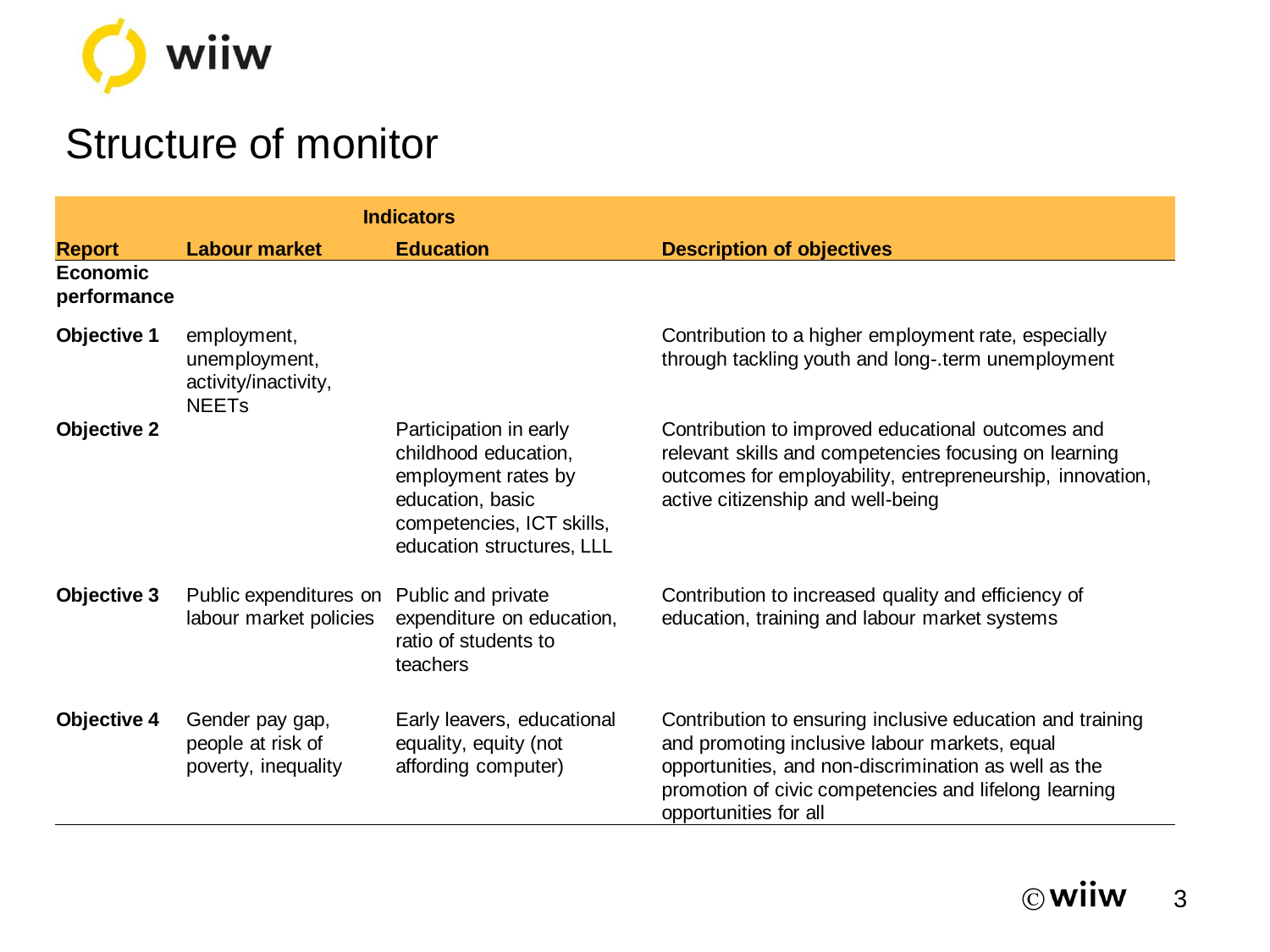

# Economic performance (Danube region): General

Population\*



\*Note: UA From 2014 excluding the occupied territories of Crimea and Sevastopol

#### GDP per capita (at PPP, current)



GDP (at PPP, current)



#### GDP per capita 2019 (at PPP, current), EU27=100



*Source*: wiiw.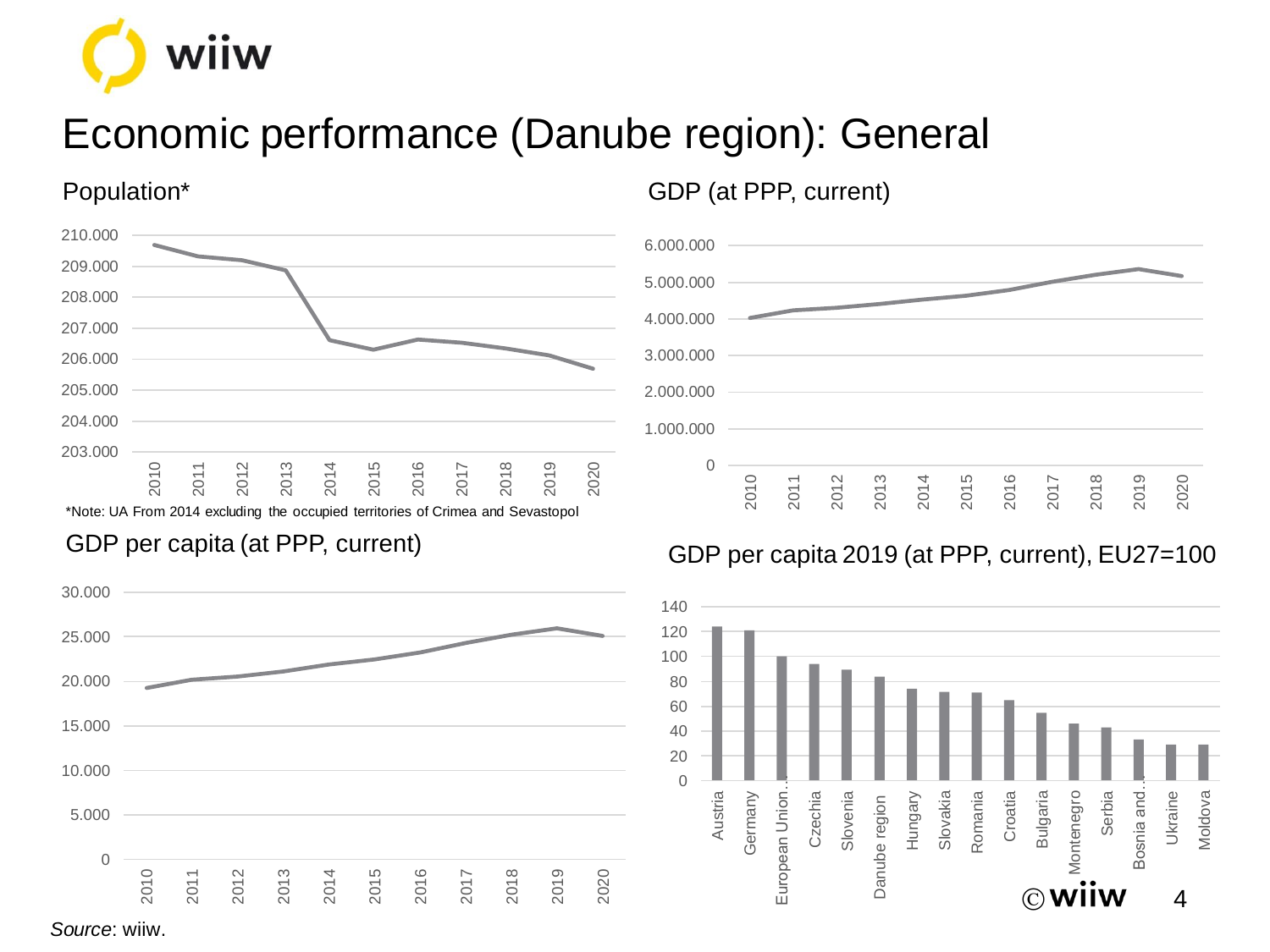

# Economic performance: Impact of COVID-19

GDP growth rates in %

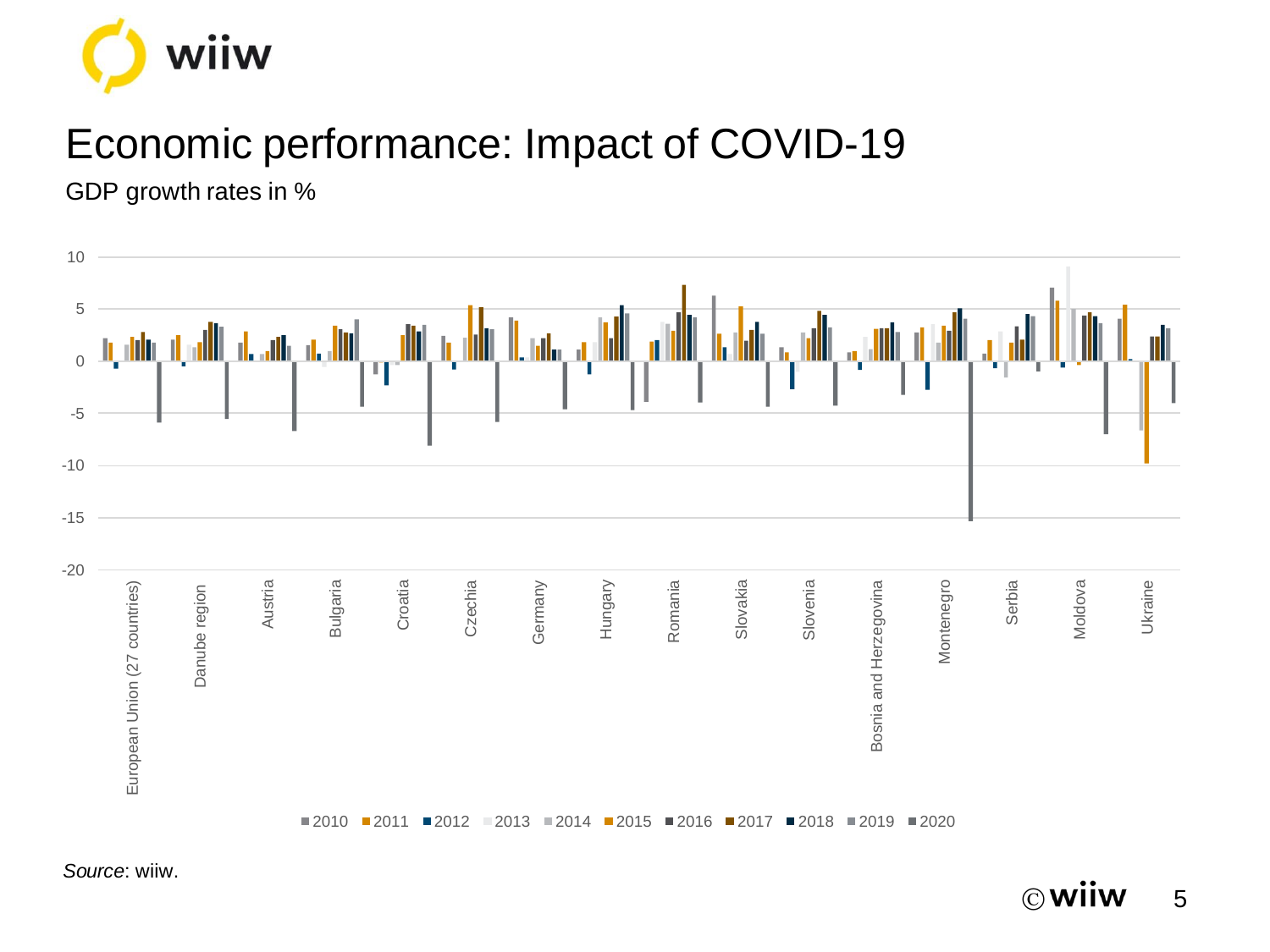

# Presentation of indicators (examples)

Employment rates 2011 to 2020 and employment indices across countries, population aged 20 to 64



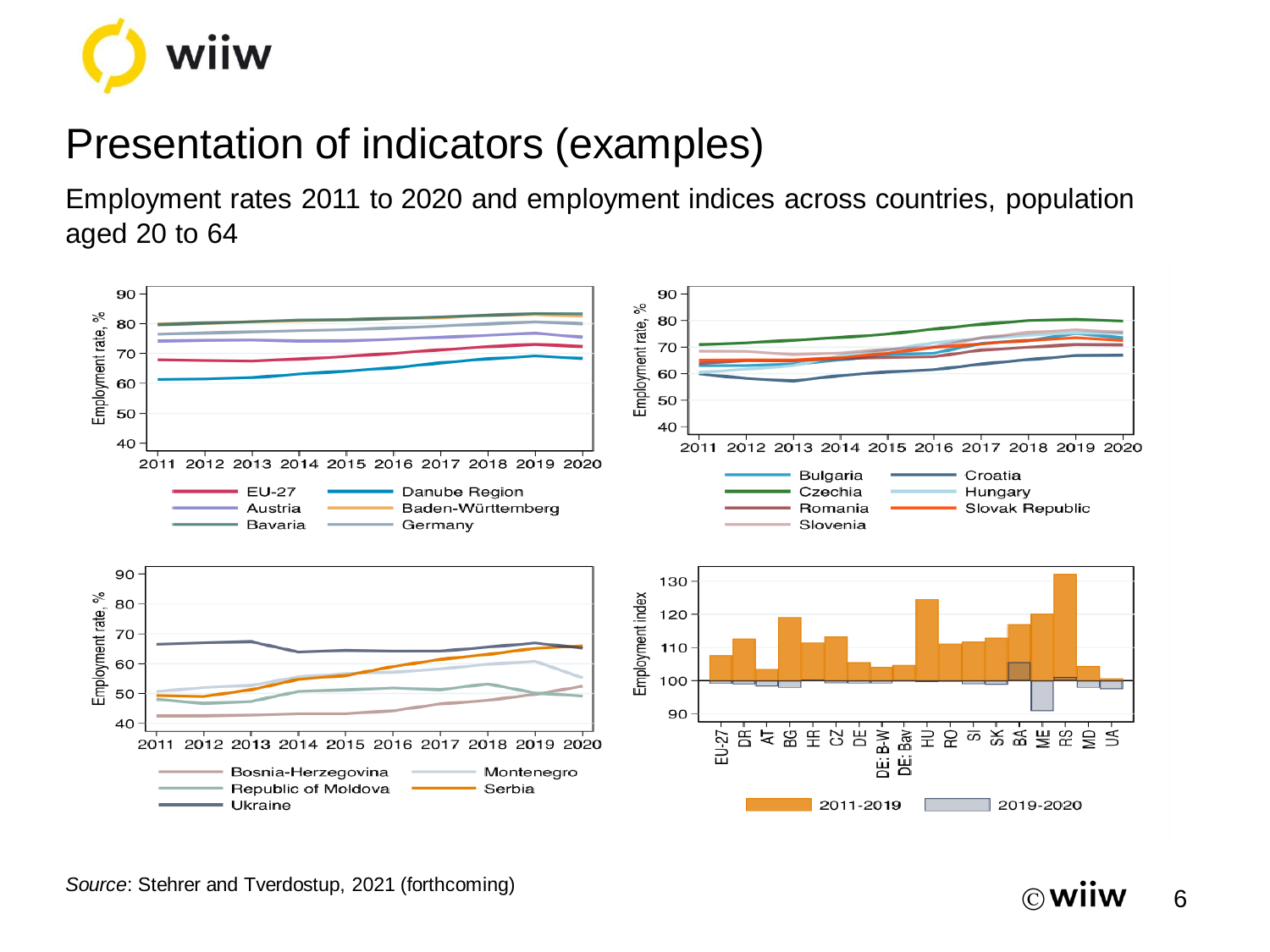

# Presentation of indicators (examples)

Employment rates 2011 to 2020 and employment indices across countries by age-groups

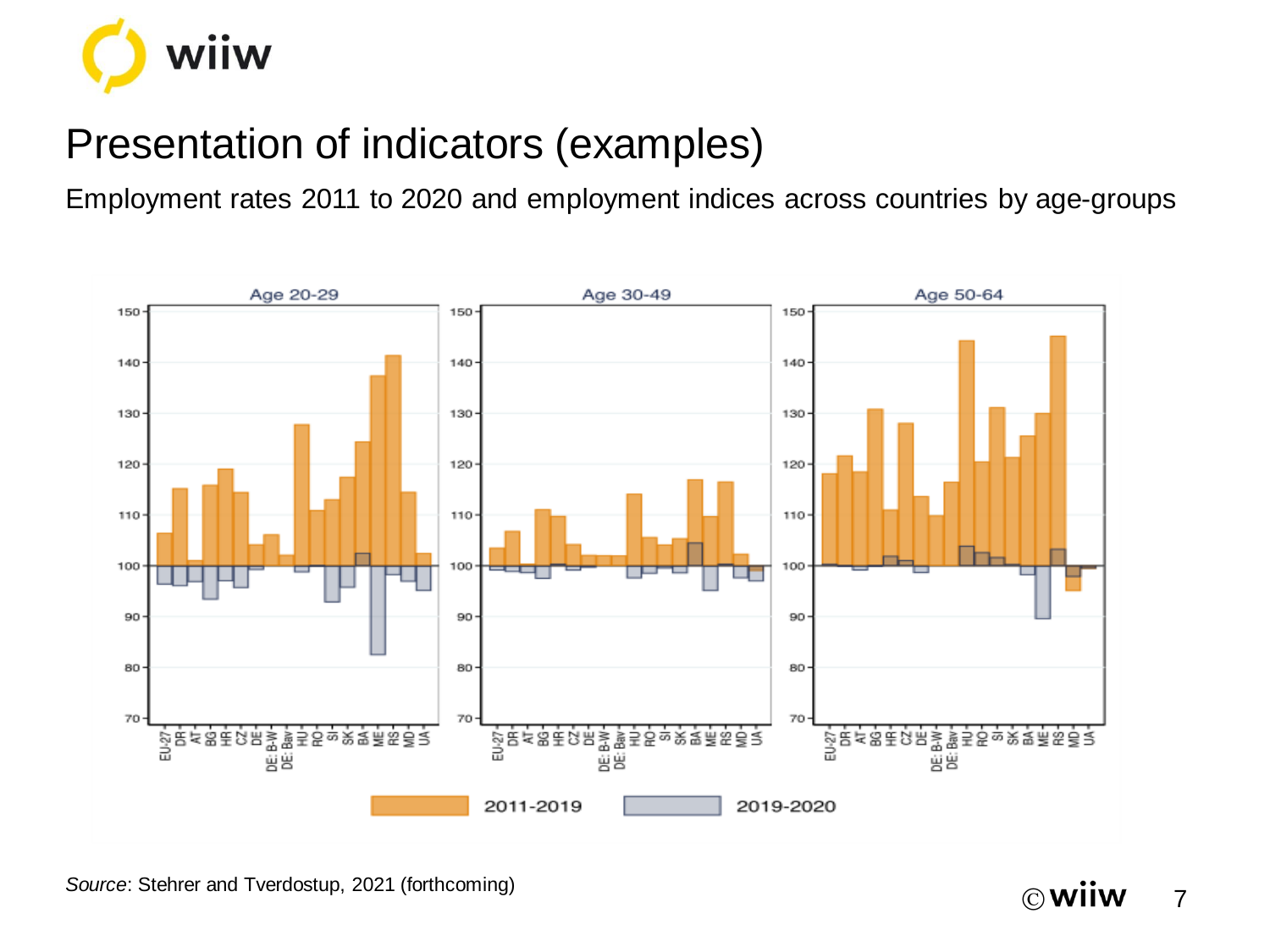

### Presentation of indicators (examples)

NEET rates 2011 to 2020 and NEET indices across countries, population aged 15 to 29



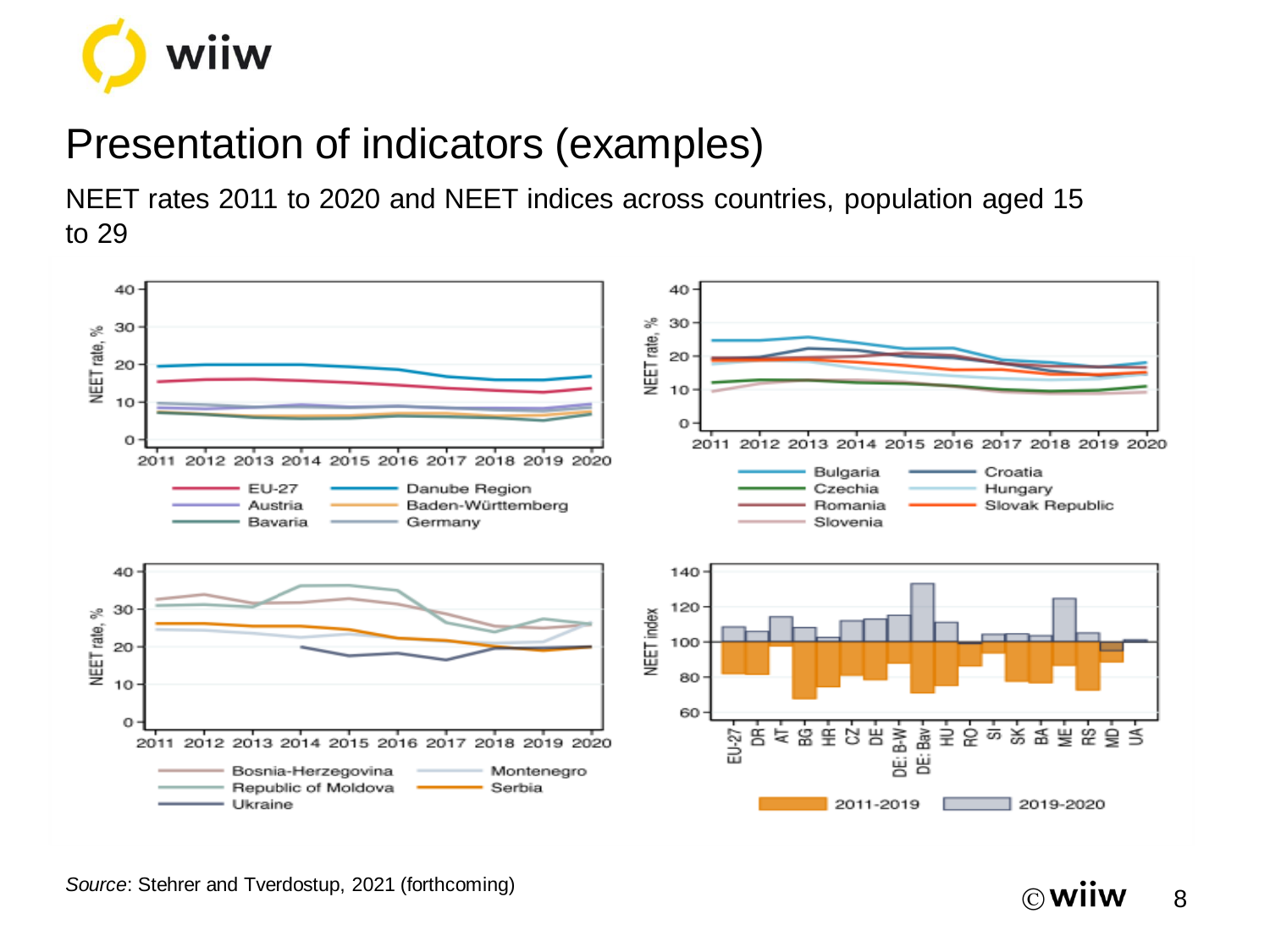

# Additional information

- **Appendix**
- ‒ Additional visualisations for cross-country comparisons
- ‒ Additional visualisations for Ukraine regions
- ‒ Description of indicators
- ‒ Description of data sources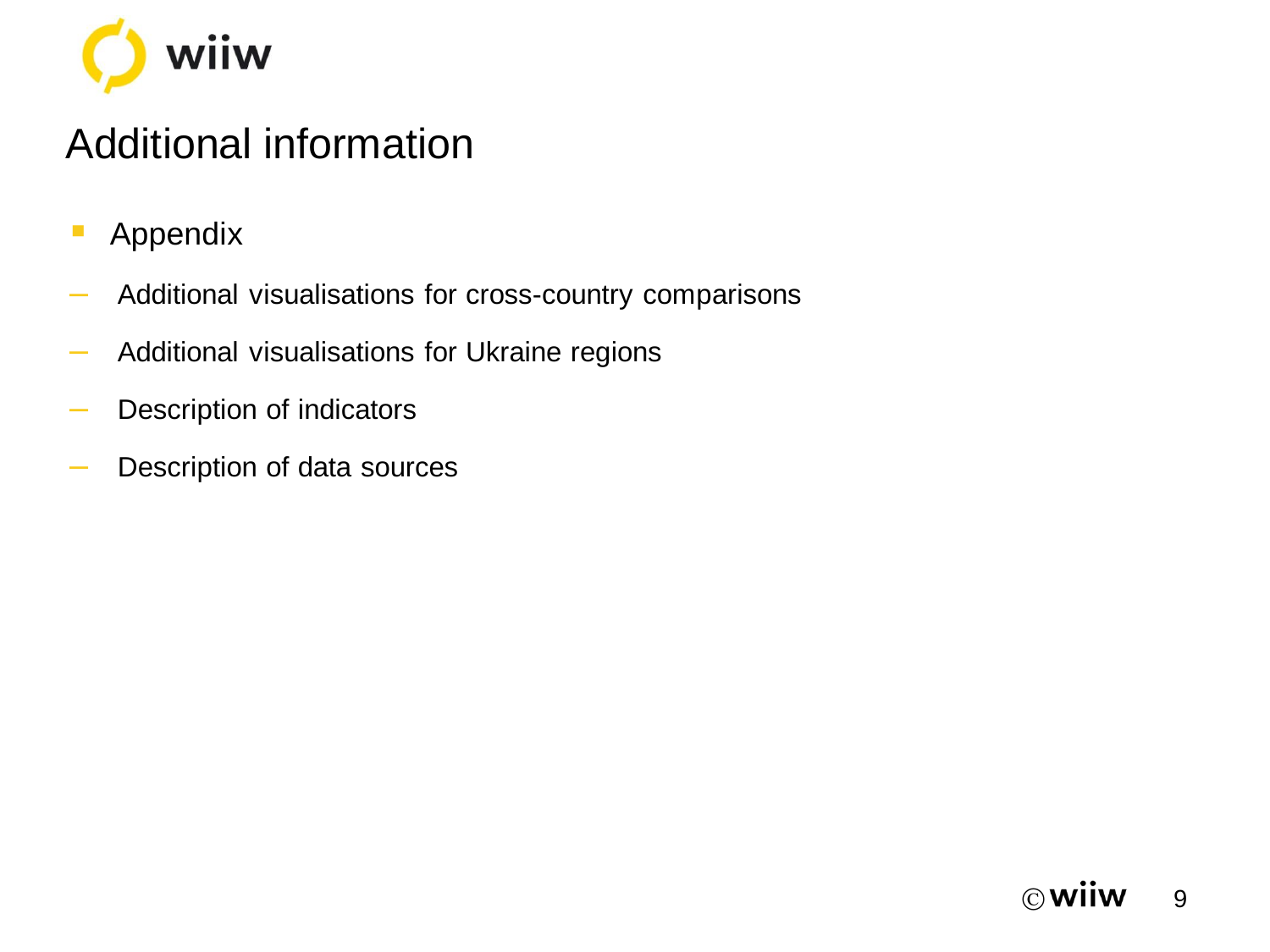

### Update of the Danube Region Monitor: Status

| <b>Report</b>        | Labour market | <b>Education</b> | <b>Monitor</b>           |
|----------------------|---------------|------------------|--------------------------|
| Economic performance |               |                  | <b>Draft</b>             |
| Objective 1          |               |                  | Final editing            |
| Objective 2          |               |                  | In draft                 |
| Objective 3          |               |                  | In draft                 |
| Objective 4          |               |                  | <b>Preliminary draft</b> |

**Data**

Colour legend:

All data available (few open requests on expenditure on LM policy for 3 countries)

All available data collected, but in some cases missings

All available data collected, some open requests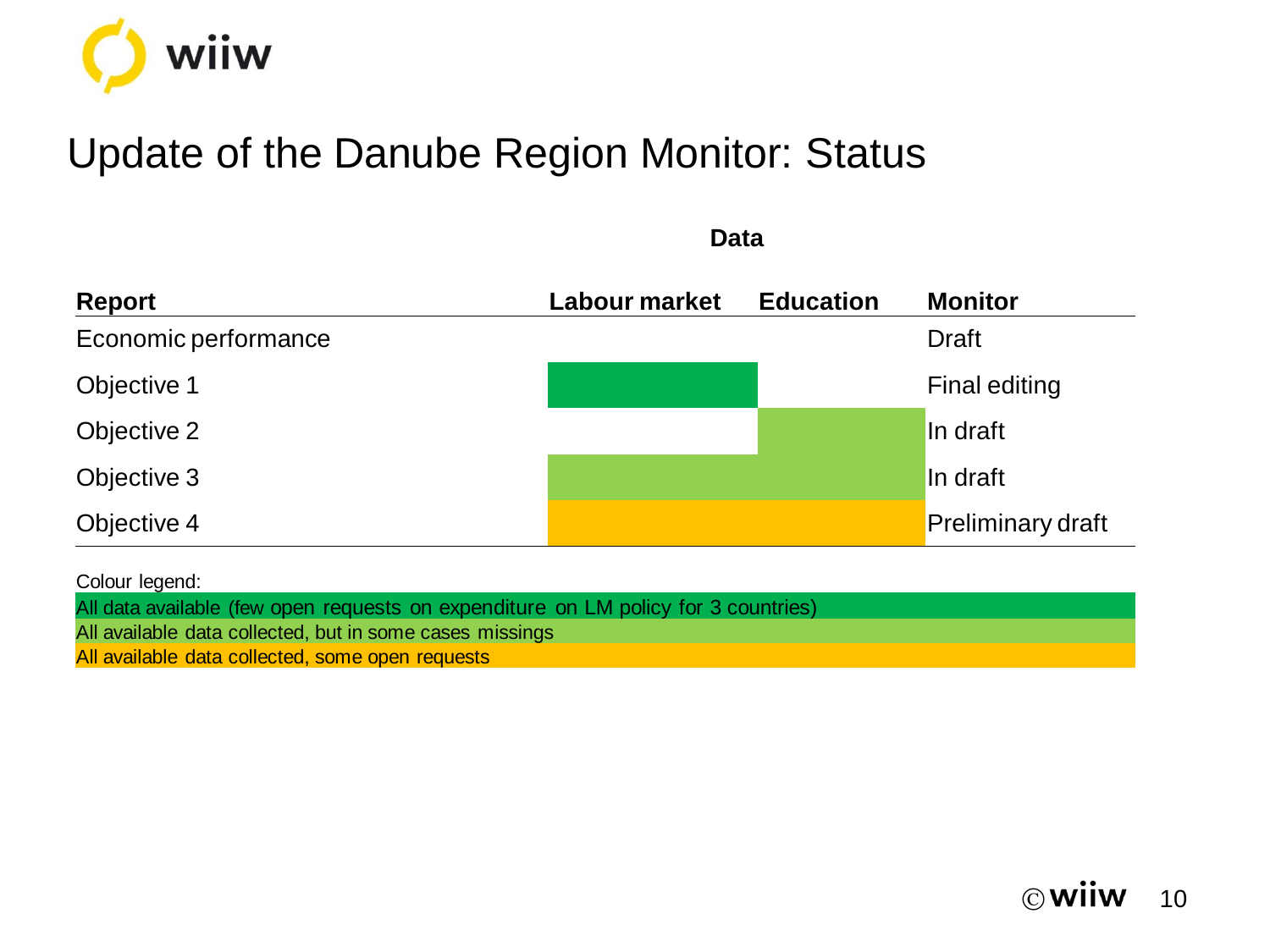

# **Thank you for your attention!**

Follow us at:

[wiiw.ac.at](http://www.wiiw.ac.at/)



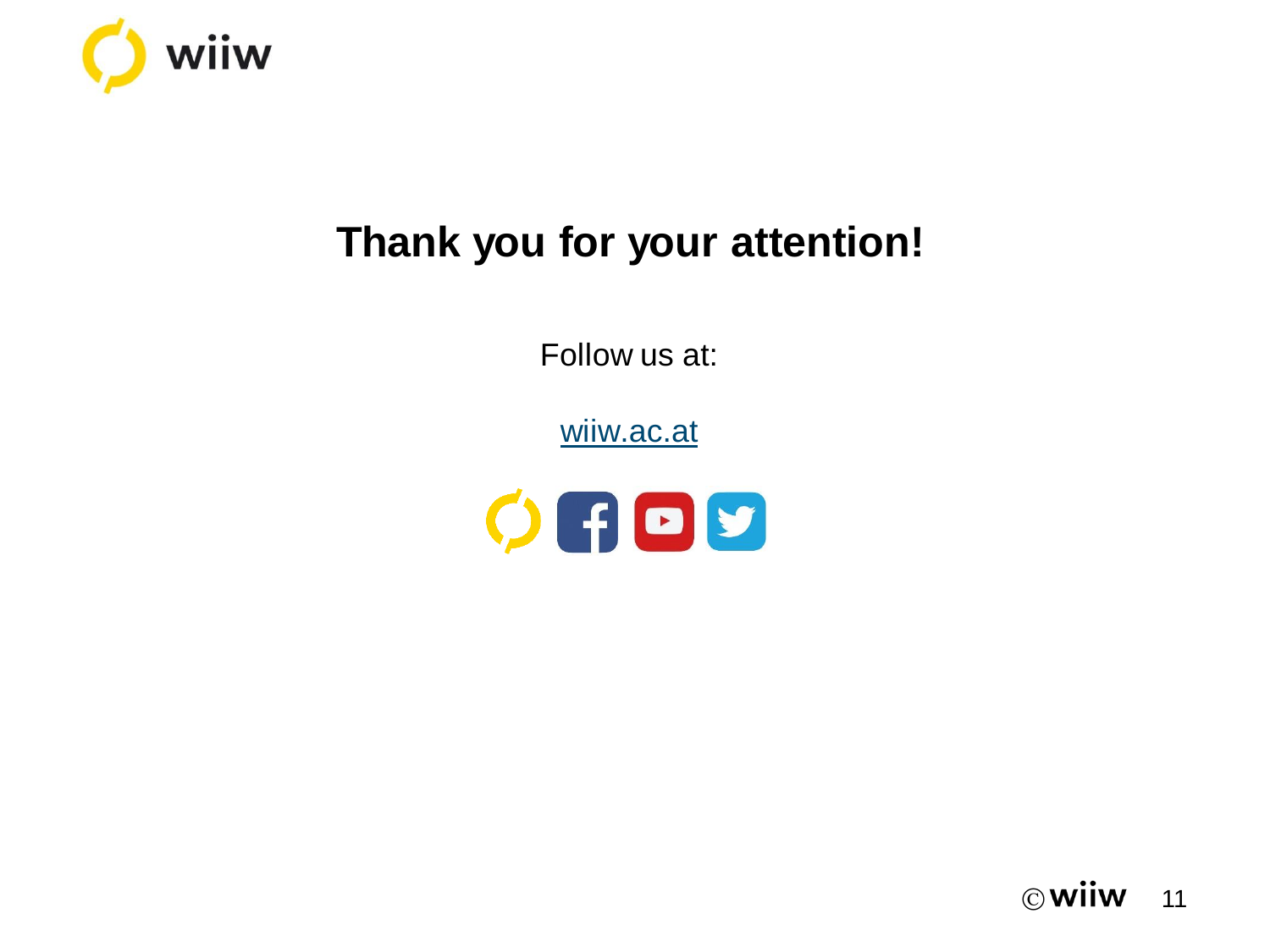

#### Population size, 2020 in 1000 persons



 $\circledcirc$  Wilw 12